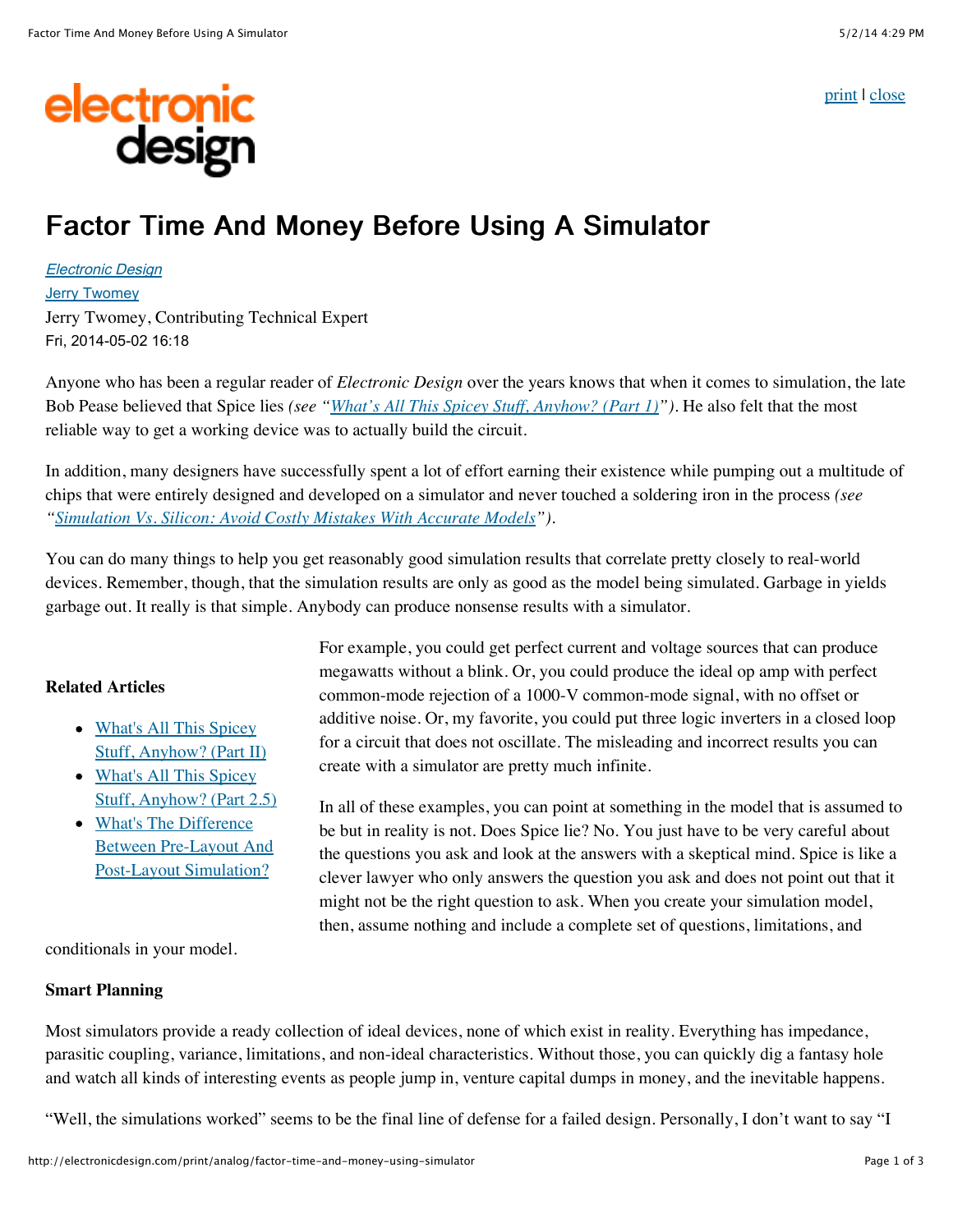told you so" at the end. I would rather get a design team to realize what the limitations are and account for them in the design cycle. However, I must confess a bit of smug satisfaction in seeing some inflated egos deflated like a popped balloon when silicon is turned on for the first time.

Simulated designs have a long history of success as well. Modern EDA and IC design lives and dies through the use of simulators to get products out. The early days of semiconductor design used a large amount of breadboard development, building the devices up at the discrete component level and then transferring the designs onto a chip.

Today with the complexity of designs with low-power and high-frequency needs, the breadboard method is largely dead, since the complexity or board-level parasitics aren't comparable to an integrated device. Anybody who thinks they can design and build an RF front end on a board and then get comparable results in a chip is in for a rude awakening.

However, a capable RF IC designer can create a complete model on a simulator and get similar results when the chip comes back from the wafer foundry. The "complete model" includes a huge effort associated with semiconductor models, corner simulations, layout parasitic extraction, Monte Carlo testing of process variance, package/port models, and many other factors.

What about a board-level design? Is there a need to simulate there? Generally, no. I'm now wrapping up a rather complex board-level design with a lot of analog, mixed-signal controls, and power conversion circuitry. Certain things have never been done before, so I needed to do some transistor-level design on the printed-circuit board (PCB) as well, so it's not all module assembly. For this, my design tools never included a simulator or designing a Spice model. Instead, my approach is a pad of paper and a calculator.

For the devices being used, I need the design specifications, any available application notes, and some basic math. Most of the math will involve things like signal amplitudes, device gains, approximate bandwidths, RC time constants, and the expected power consumption issues of selected power path components. There's no need to waste time putting this on a simulator. When I have a PCB, I will adjust some values in the lab and it should be good to go. Knock on wood, right?

### **Time And Money**

Why the two distinctly different approaches? It largely comes down to time and money. Nothing technical steers the two different approaches here. Let's take an example and put some numbers on it to see why each method is valuable in its own right.

First, let's take the case of an IC design. The complexity of a chip can vary from simple devices that are designed by one to three people to system-on-chip (SoC) devices that require 100 or more designers. If we try to stay with a simple design let's say five designers for three months for something simple. The money spent to do the design breaks into two big piles: labor and fabrication costs.

Semiconductor fabrication is an expensive process. Mask and wafer fabrication expenses are the elephant in the room. A dedicated mask set for cutting-edge silicon easily costs over a \$1 million for a single trip to the foundry. Older generations of silicon cost less. But even with multi-project wafers to spread the costs around, spending at least \$100,000 to get test silicon is to be expected.

So, we know that fabricating chips are expensive. But what about the time spent doing so? A trip through a foundry will take a minimum of a month. With some processes, it's closer to two months. There is no way around that. It's pure semiconductor fabrication process issues, and no amount of money for rush fees will speed up physics. Depending on how